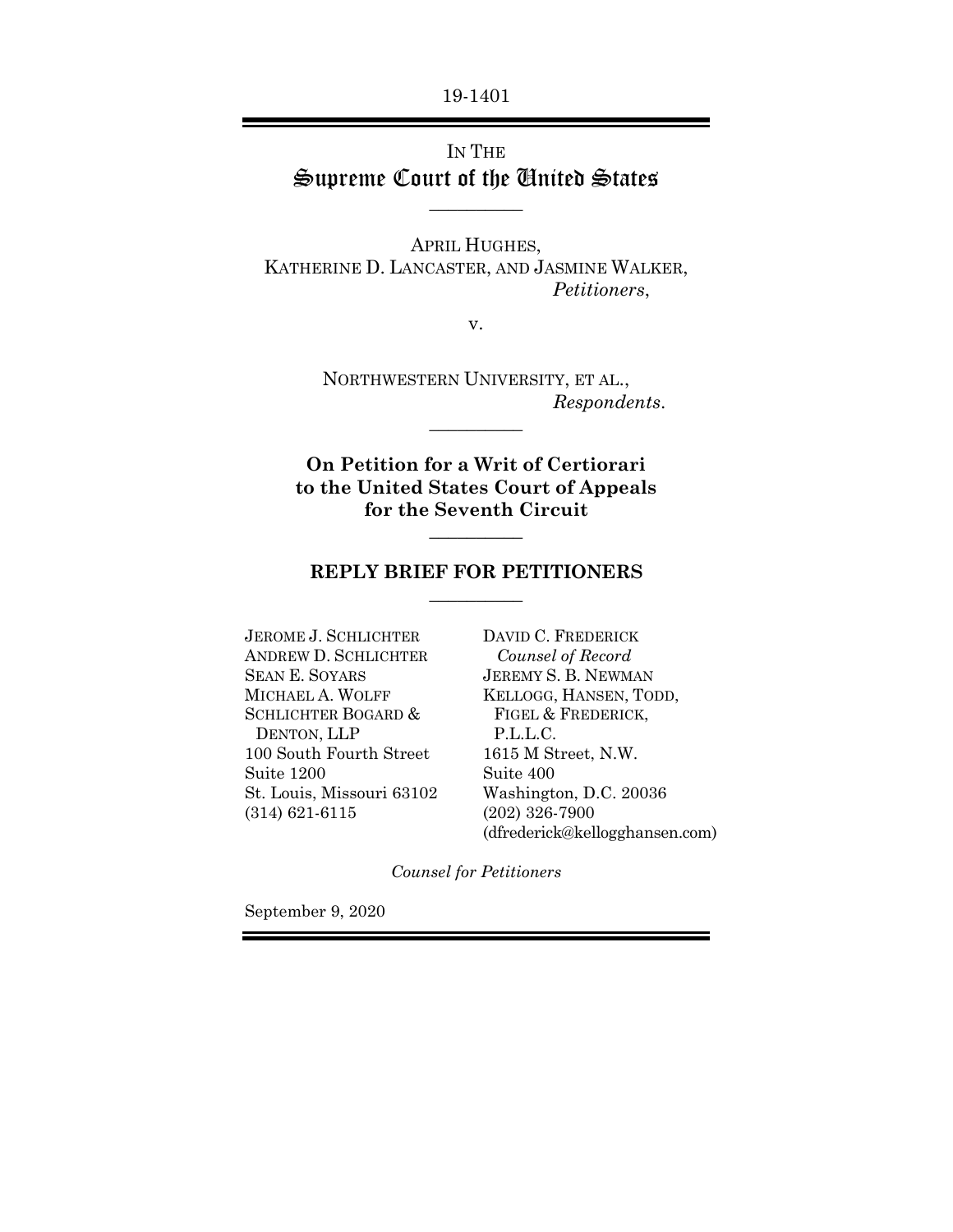# **TABLE OF CONTENTS**

|                                                                 | Page |
|-----------------------------------------------------------------|------|
|                                                                 |      |
|                                                                 |      |
| I. RESPONDENTS FAIL TO REFUTE<br>THE EXISTENCE OF A CIRCUIT     |      |
|                                                                 |      |
| III. RESPONDENTS RAISE NO VEHICLE<br>PROBLEMS THAT WOULD HINDER |      |
|                                                                 |      |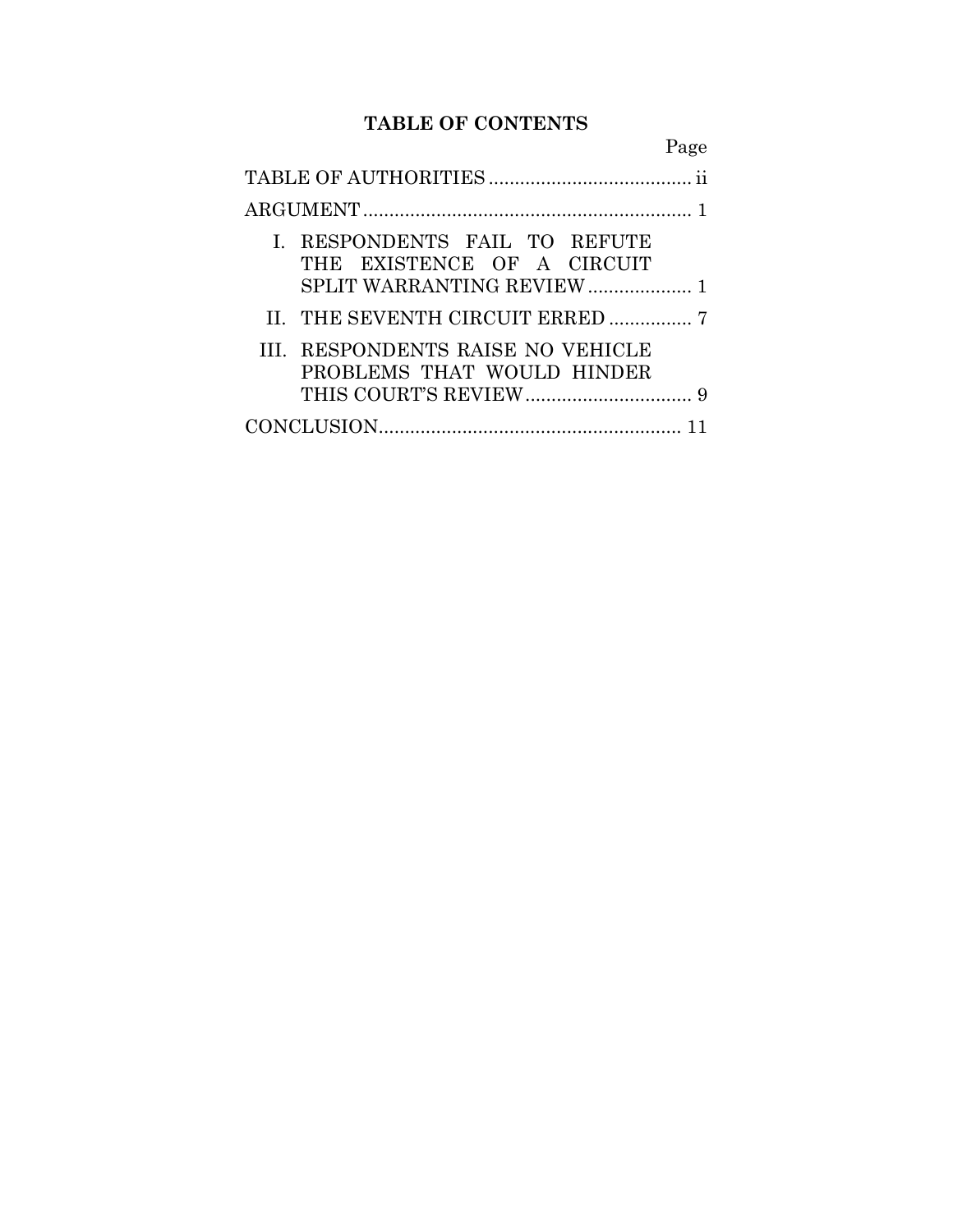## **TABLE OF AUTHORITIES**

| CASES |
|-------|
|-------|

| Braden v. Wal-Mart Stores, Inc., 588 F.3d 585                                                 |
|-----------------------------------------------------------------------------------------------|
| Davis v. Washington Univ. in St. Louis, 960 F.3d                                              |
| Hecker v. Deere & Co., 556 F.3d 575 (7th Cir.                                                 |
| Loomis v. Exelon Corp., 658 F.3d 667 (7th Cir.                                                |
| Martin v. CareerBuilder, LLC, 2020 WL                                                         |
| Sweda v. University of Pennsylvania, 923 F.3d<br>320 (3d Cir. 2019), cert. denied, 140 S. Ct. |
| Tibble v. Edison Int'l:                                                                       |
|                                                                                               |
|                                                                                               |

### **STATUTES**

| Employee Retirement Income Security Act of |  |
|--------------------------------------------|--|
|                                            |  |

## OTHER MATERIALS

| Jeremy Blumenfeld & Brian Ortelere, Managing |
|----------------------------------------------|
| Your $401(K)$ During a Pandemic (July 28,    |
| 2020), https://www.morganlewis.com/zh-cn/    |
| events/-/media/eeb6c13406044ee1b48cb8bfae    |
|                                              |
|                                              |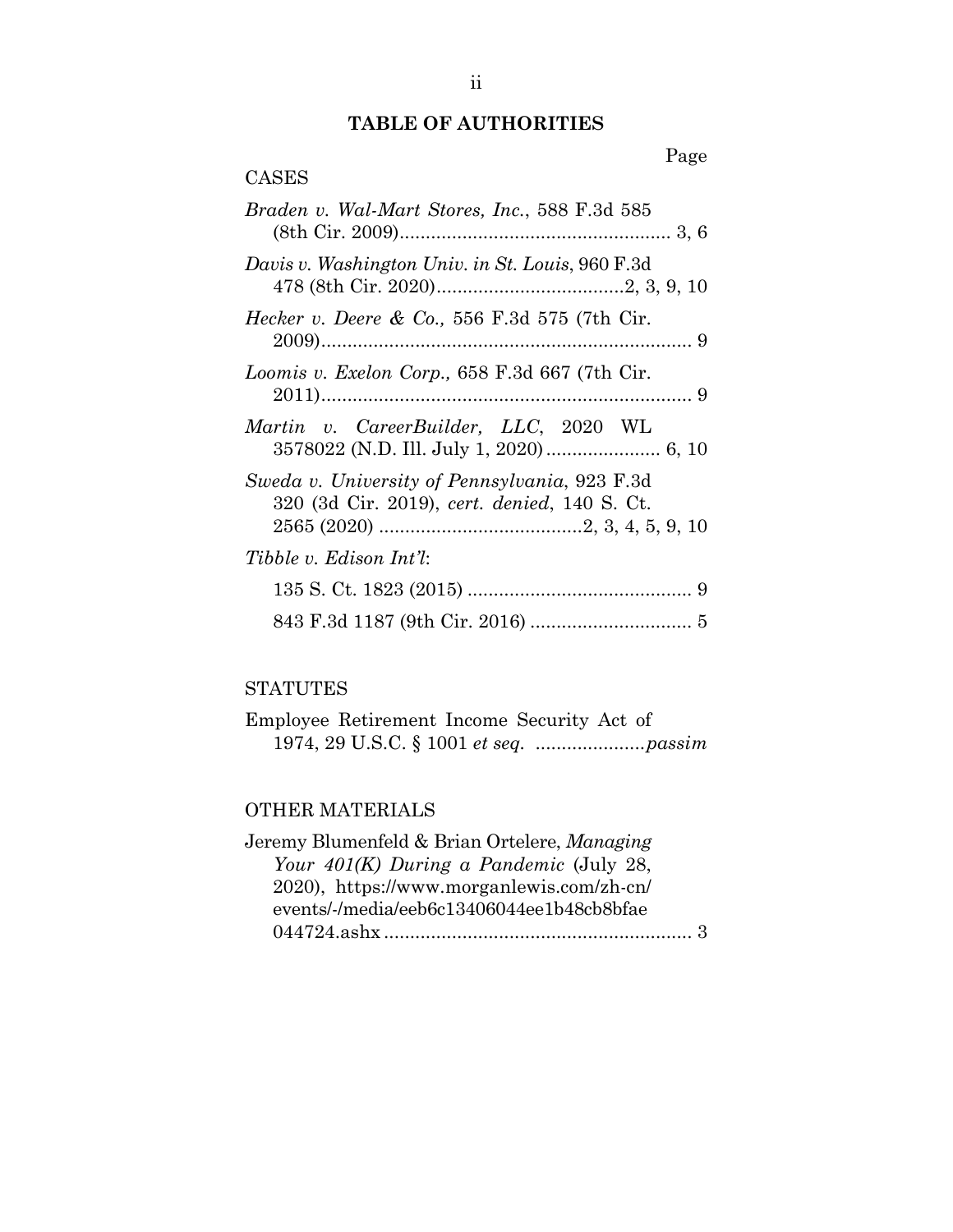| Gibson Dunn, 2020 Mid-Year Securities Litiga-<br><i>tion Update</i> (Aug. 10, 2020), https://www.<br>gibsondunn.com/wp-content/uploads/2020/<br>08/2020-mid-year-securities-litigation-                                                                                    |  |
|----------------------------------------------------------------------------------------------------------------------------------------------------------------------------------------------------------------------------------------------------------------------------|--|
| Holland & Knight, <i>District Court Dismisses</i><br>$401(k)$ Excessive Fee Lawsuit (July 22, 2020),<br>https://www.jdsupra.com/legalnews/district-                                                                                                                        |  |
| George S. Mellman & Geoffrey T. Sanzenbacher,<br>Ctr. for Retirement Research, 401(k) Lawsuits:<br>What Are The Causes And Consequences?<br>(May 2018), http://crr.bc.edu/wp-content/                                                                                      |  |
| Seventh Circuit Upholds Dismissal of 403(b)<br>Plan Lawsuit Against Northwestern Univer-<br>sity in Apparent Split with Third Circuit,<br>Nat'l Law Rev. (Apr. 7, 2020), https://www.<br>natlawreview.com/article/seventh-circuit-<br>upholds-dismissal-403b-plan-lawsuit- |  |
| Catalina J. Vergara, Back to School: Latest<br>Developments in the University Cases,<br>ERISA Litig. Reporter (May 2020)  7                                                                                                                                                |  |
|                                                                                                                                                                                                                                                                            |  |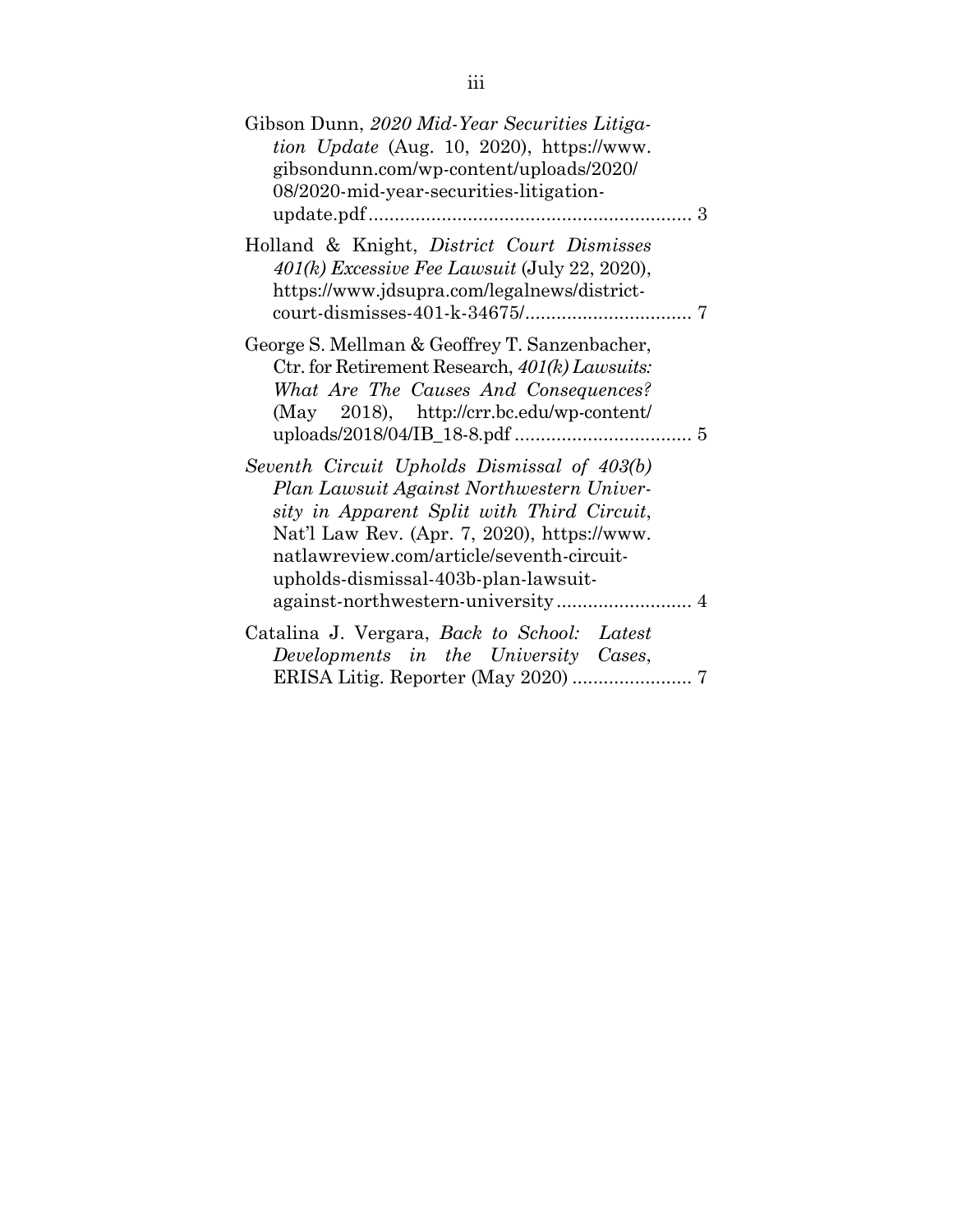The Seventh Circuit dismissed petitioners' ERISA claims for imprudent retirement plan management, even though the Third and Eighth Circuits have allowed lawsuits with virtually identical allegations to advance, and the Ninth Circuit has also upheld similar claims. This undeniable circuit split is not a factual disagreement about whether the specific allegations at issue clear the pleading hurdle. It is a legal disagreement about where that hurdle should be set. Most courts have properly held that, at the pleading stage, ERISA plaintiffs are entitled to the plausible inference that excessive fees result from imprudent management. But the Seventh Circuit read the complaint in respondents' favor, dismissing petitioners' claims because they could not negate respondents' explanations for their behavior at the pleading stage. ERISA fee litigation has become an increasingly common mechanism for employees and retirees to obtain compensation for losses caused by imprudent management and to spur plan fiduciaries to improve their practices. At issue here is whether such lawsuits can continue or whether they will be cut off by insurmountable pleading standards. The Court should grant review.

#### **ARGUMENT**

### **I. RESPONDENTS FAIL TO REFUTE THE EXISTENCE OF A CIRCUIT SPLIT WAR-RANTING REVIEW**

**1.** Petitioners demonstrated the existence of a circuit split. The Third, Eighth, and Ninth Circuits have held that allegations that a defined-contribution plan paid or charged to participants excessive fees (including recordkeeping and investment management fees) suffice to support a claim for violation of ERISA's duty of prudence. The Seventh Circuit rejected a claim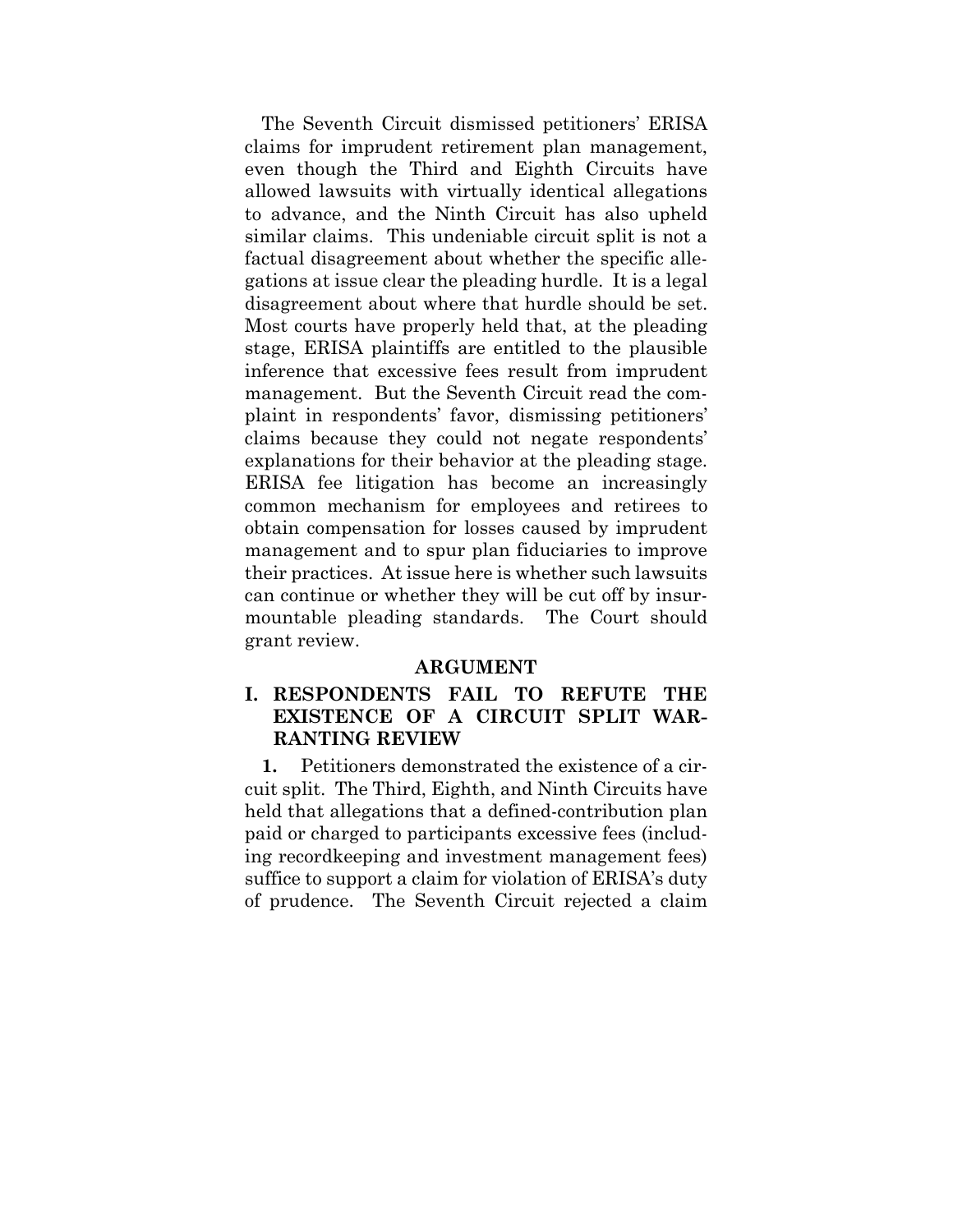based on such allegations, holding instead that petitioners' claims were precluded by the potential to craft a prudent explanation for respondents' conduct from petitioners' allegations. *See* Pet. 8-14; *see also* Pet. 14- 16 (demonstrating similar split in district courts).

Respondents scarcely try to deny the existence of this circuit split. The bulk of respondents' argument on the supposed lack of a circuit split is an extended defense of the decision below on the merits, *see* BIO 11-17, which, even if it were correct (it is not, *see infra* Part II), would not refute the split's existence.

Regarding the two cases that most clearly conflict with the decision below – *Sweda v. University of Pennsylvania*, 923 F.3d 320 (3d Cir. 2019), and *Davis v. Washington University in St. Louis*, 960 F.3d 478 (8th Cir. 2020) – respondents rationalize (at 20, 22-23) the diverging outcomes as the "inevitable" result of the application of the same "holistic approach" to different allegations. This argument fails for two reasons.

First, respondents point to no relevant differences in the allegations at issue in *Sweda* or *Davis* that would justify a different outcome.<sup>1</sup> Respondents fail to acknowledge, let alone refute, petitioners' showing

<sup>&</sup>lt;sup>1</sup> The only such distinction that respondents attempt to draw is their assertion (at 17 n.1) that the operative complaint here did not include a claim based on offering retail-class shares of mutual funds instead of institutional-class shares of the same funds. But that is wrong; the First Amended Complaint included such a claim. *See infra* n.6. Moreover, petitioners supported that claim with a table comparing retail-class funds in the plan with institutional-class funds providing the same investment at a lower expense ratio. C.A. App. 119-29 (¶ 161). Such a "table comparing options in the Plan with the readily available cheaper alternatives" is exactly the type of allegation that persuaded the Third Circuit that the plaintiffs in *Sweda* had adequately pleaded a breach of fiduciary duty. 923 F.3d at 331.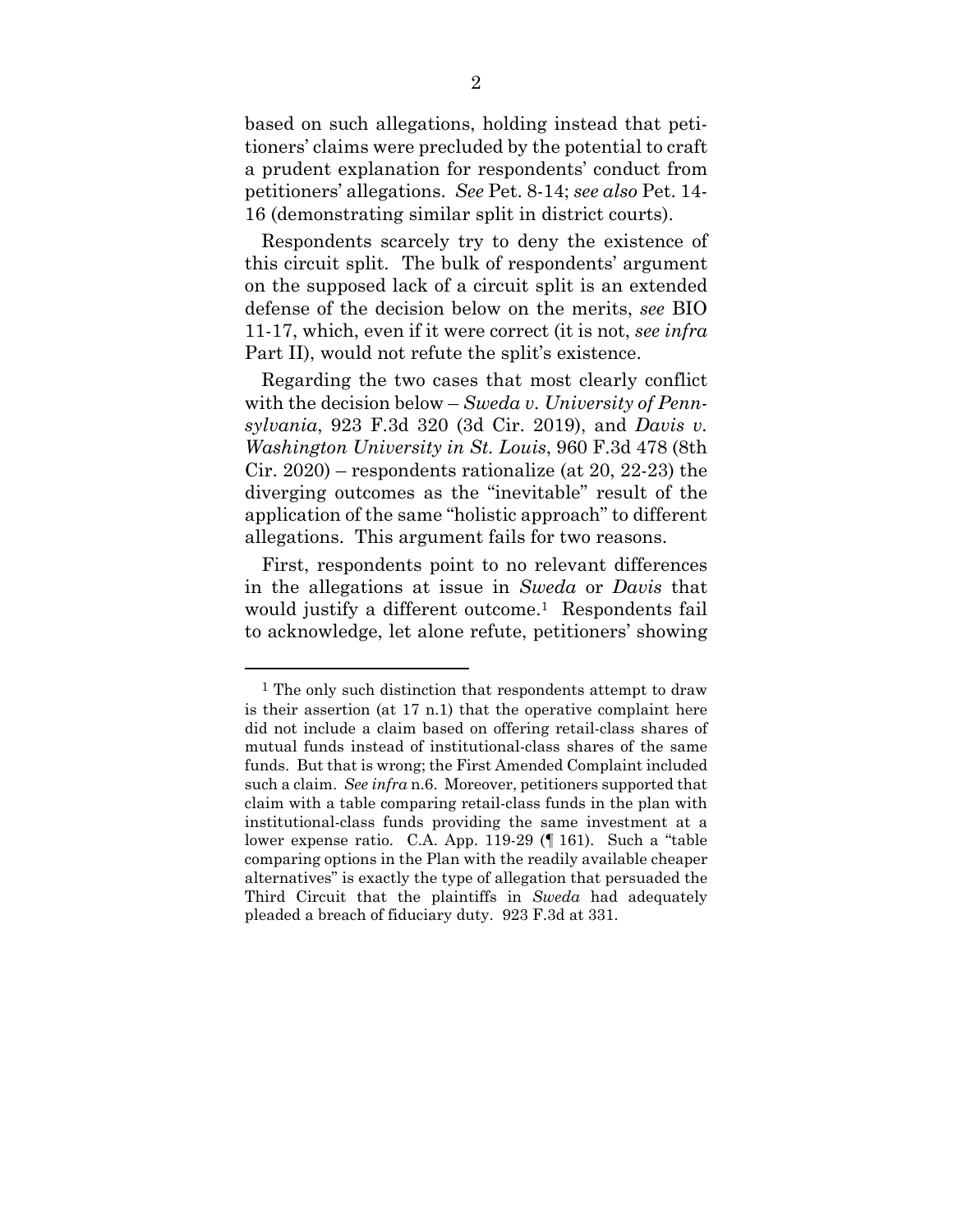(at  $12 \& n.7$ ) that the allegations in the three cases were virtually identical. Nor do they respond to petitioners' showing (at 16-17) that commentators have widely acknowledged the circuit split. The chorus of commentary recognizing the split has increased since the petition was filed. For example, defendants' counsel in *Sweda* and *Davis* acknowledged that *Sweda*, *Davis*, and the decision below involved the "[s]ame allegations" and posed the question: "Might SCOTUS Finally Weigh In?"2

Second, respondents fail to grapple with petitioners' showing (at 11-14) that the legal reasoning employed by the court below conflicted with the reasoning of *Sweda* and *Davis*. *Sweda* held that a plaintiff was not required "to rule out lawful explanations for [defendant]'s conduct" and concluded that "the District Court erred by 'ignor[ing] reasonable inferences supported by the facts alleged,' and by drawing 'inferences in [Defendants'] favor, faulting [Plaintiffs] for failing to plead facts tending to contradict those inferences.'" 923 F.3d at 326, 332 (quoting *Braden v. Wal-Mart Stores, Inc.*, 588 F.3d 585, 595 (8th Cir. 2009)) (alterations in original). *Davis* held that the university's identification of a "plausible inference" of prudent behavior did not support dismissal because "mismanagement is another plausible inference" from allegations of excessive fees. 960 F.3d at 483. By contrast, the

<u>.</u>

<sup>2</sup> Jeremy Blumenfeld & Brian Ortelere, *Managing Your 401(K) During a Pandemic* 4, 13 (July 28, 2020), https://www.morgan lewis.com/zh-cn/events/-/media/eeb6c13406044ee1b48cb8bfae04 4724.ashx; *see also* Gibson Dunn, *2020 Mid-Year Securities Litigation Update* 26 (Aug. 10, 2020) (court below held that allegations failed to state a claim, "notwithstanding decisions of the Third and Eighth Circuits potentially suggesting otherwise"), https://www.gibsondunn.com/wp-content/uploads/2020/08/2020 mid-year-securities-litigation-update.pdf.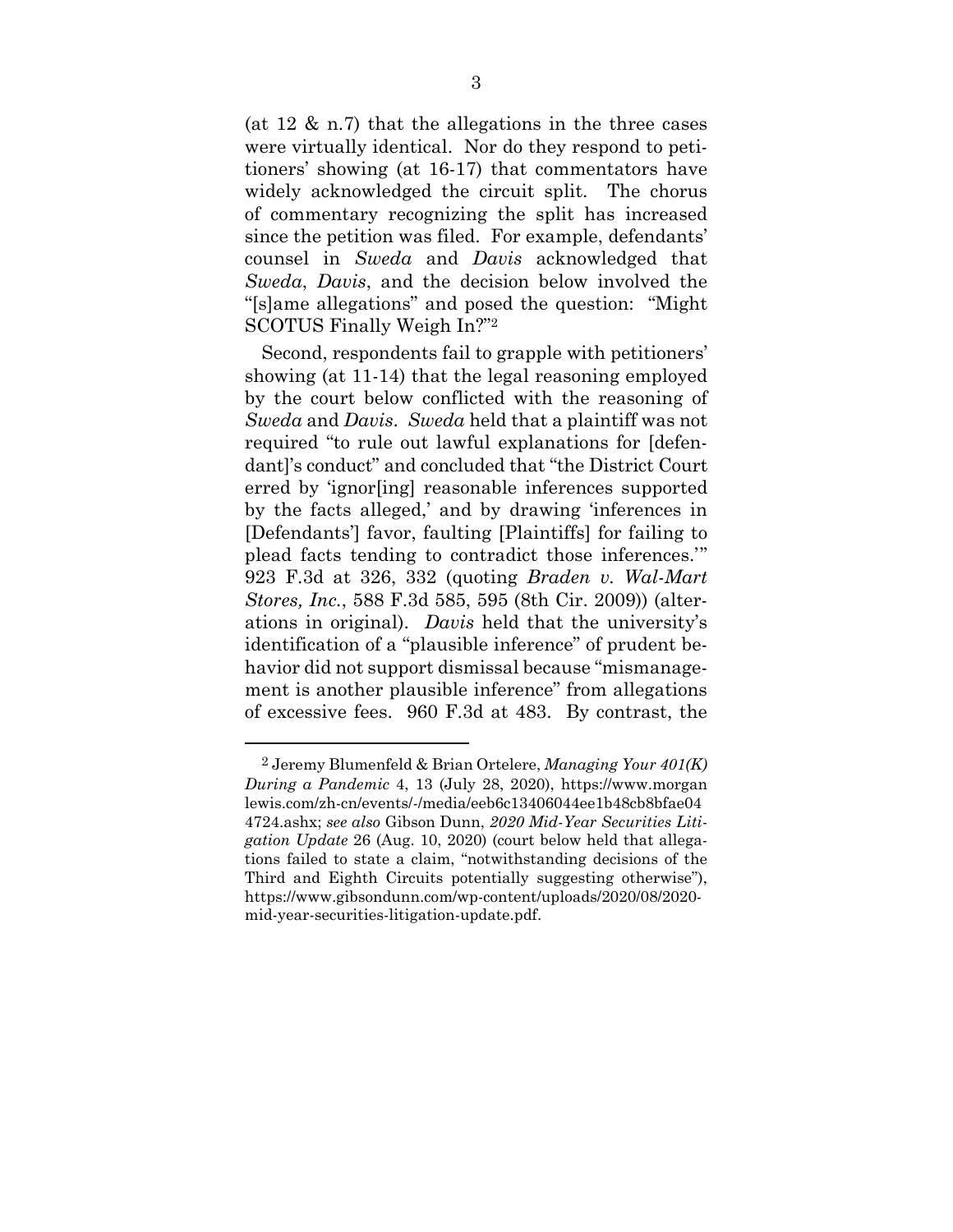court below accepted respondents' "expla[nation]" for why their behavior was prudent and "disagree[d] with" the inference of imprudence that petitioners drew from their well-pleaded factual allegations. App. 16a.

It is true, as respondents point out (at 18), that the Seventh Circuit acknowledged *Sweda* and stated: "The Third Circuit's approach is sound and not inconsistent with our own." App. 20a-21a. But the Seventh Circuit's attempt to harmonize its result with *Sweda* was unconvincing. The Seventh Circuit agreed with just one limited aspect of *Sweda*: the rejection of "a 'bright-line rule that providing a range of investment options satisfies a fiduciary's duty.'" App. 20a (quoting *Sweda*, 923 F.3d at 330). But the Seventh Circuit ignored *Sweda*'s holding that plaintiffs are not required to plead facts to negate inferences in defendants' behavior. And the Seventh Circuit failed to explain how it could have reached the opposite result from *Sweda* on virtually identical allegations. As one commentator explained: "The Seventh Circuit's ruling in *Divane* appears to create a circuit split with the Third Circuit's ruling in *Sweda*. Although the Seventh Circuit purported to agree with the framework applied by the Third Circuit, the fact remains that many of the allegations in the case against the University of Pennsylvania that were allowed to proceed were nearly identical to those asserted against Northwestern and dismissed."3

<sup>3</sup> *Seventh Circuit Upholds Dismissal of 403(b) Plan Lawsuit Against Northwestern University in Apparent Split with Third Circuit*, Nat'l Law Rev. (Apr. 7, 2020), https://www.natlawreview. com/article/seventh-circuit-upholds-dismissal-403b-plan-lawsuitagainst-northwestern-university.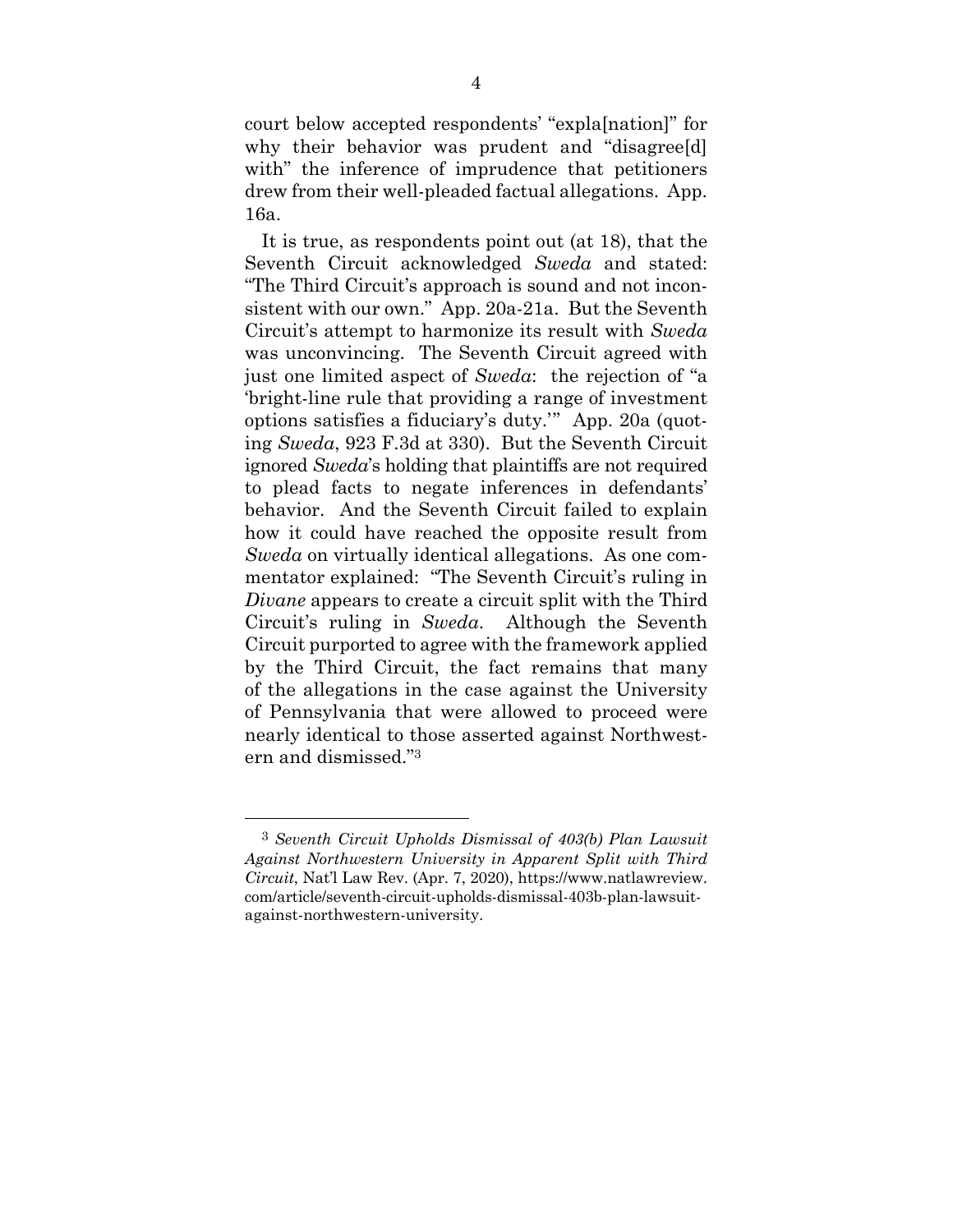This case also would have come out differently in the Ninth Circuit. Although, as respondents note (at 23), *Tibble v. Edison International*, 843 F.3d 1187 (9th Cir. 2016), was not a motion to dismiss decision, it held that claims based on offering some retail-class funds with excessive fees were legally viable, notwithstanding the plan's offering of other low-expense options. *See id.* at 1198 & nn.4-5. By contrast, the court below held that the availability of low-cost funds in the plan "eliminat[ed] any claim" that offering other funds with excessive fees was imprudent. App. 19a.

**2.** Contrary to respondents' suggestion (at 18), petitioners seek resolution of a split on an important legal issue, not "factbound error correction." As explained above, the circuits disagree on whether a plan participant can state a claim by alleging excessive fees that plausibly suggest imprudent management or whether a plan fiduciary can defeat such a claim merely through the assertion that the plaintiff's allegations could also support an inference of prudent behavior.

This legal issue carries vital importance to the financial security of millions of employees and retirees. ERISA excessive-fee lawsuits are quite common, with dozens filed per year in recent years. *See* George S. Mellman & Geoffrey T. Sanzenbacher, Ctr. for Retirement Research, *401(k) Lawsuits: What Are The Causes And Consequences?* 4 & fig. 3 (May 2018). Often, as in this case, they involve large plans with many thousands of participants. *See*, *e.g.*, C.A. App. 57-58 (¶¶ 12, 16) (plans had 21,622 and 12,293 participants); *Sweda*, 923 F.3d at 324 (plan had 20,000 participants). The facts available to plaintiffs in complaint pleadings may plausibly allege excessive fees resulting from imprudence. However, at the pleading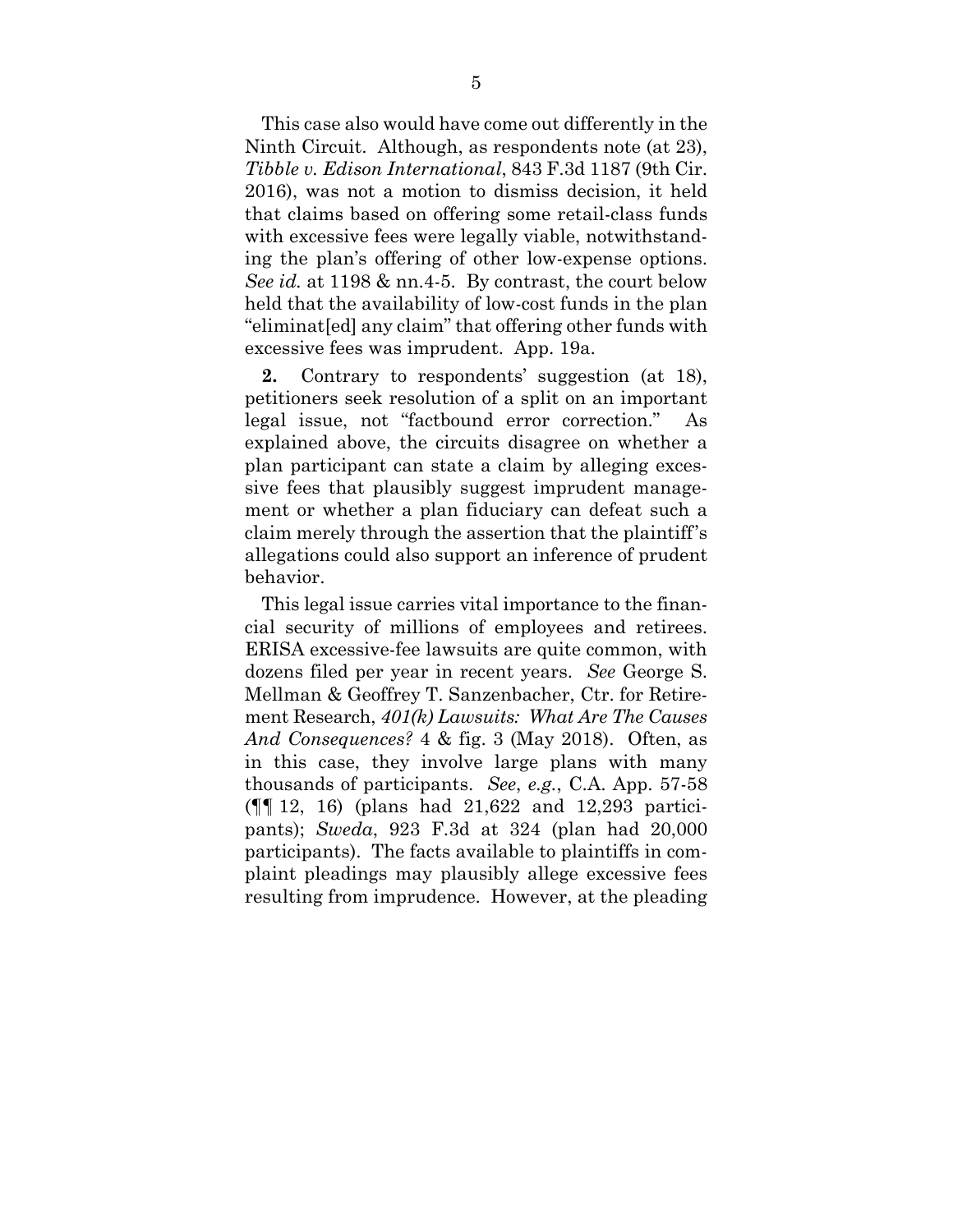stage, plaintiffs typically will lack knowledge of the defendant's decisionmaking processes. *See Braden*, 588 F.3d at 598 ("No matter how clever or diligent, ERISA plaintiffs generally lack the inside information necessary to make out their claims in detail unless and until discovery commences. . . . If plaintiffs cannot state a claim without pleading facts which tend systemically to be in the sole possession of defendants, the remedial scheme of the statute will fail, and the crucial rights secured by ERISA will suffer."). Yet in direct conflict with the Eighth Circuit, the Seventh Circuit below imposed as a rule of law that plaintiffs could not advance beyond the pleading stage without negating plausible inferences of prudent behavior. *See* App. 17a (affirming dismissal because "Northwestern had 'valid reasons' for the recordkeeping arrangements they chose").

At issue in this circuit split is whether plaintiffs can continue to bring the ERISA lawsuits that have revolutionized fiduciary practices, spurring operational improvements that have sharply reduced plan expenses for millions of Americans. *See* Pet. 22-24 (citing cases and commentary recognizing impact of ERISA litigation). The Seventh Circuit's decision is already having a chilling effect on such litigation. In *Martin v. CareerBuilder, LLC*, 2020 WL 3578022 (N.D. Ill. July 1, 2020), the court held that the Seventh Circuit's decision required dismissal of an ERISA claim resting on allegations of excessive recordkeeping fees and offering of retail-class versions of funds where lower-cost institutional-class versions were available. *Id.* at \*1-2, \*4. As one commentator explained, *Career-Builder* "is noteworthy in that it departs from other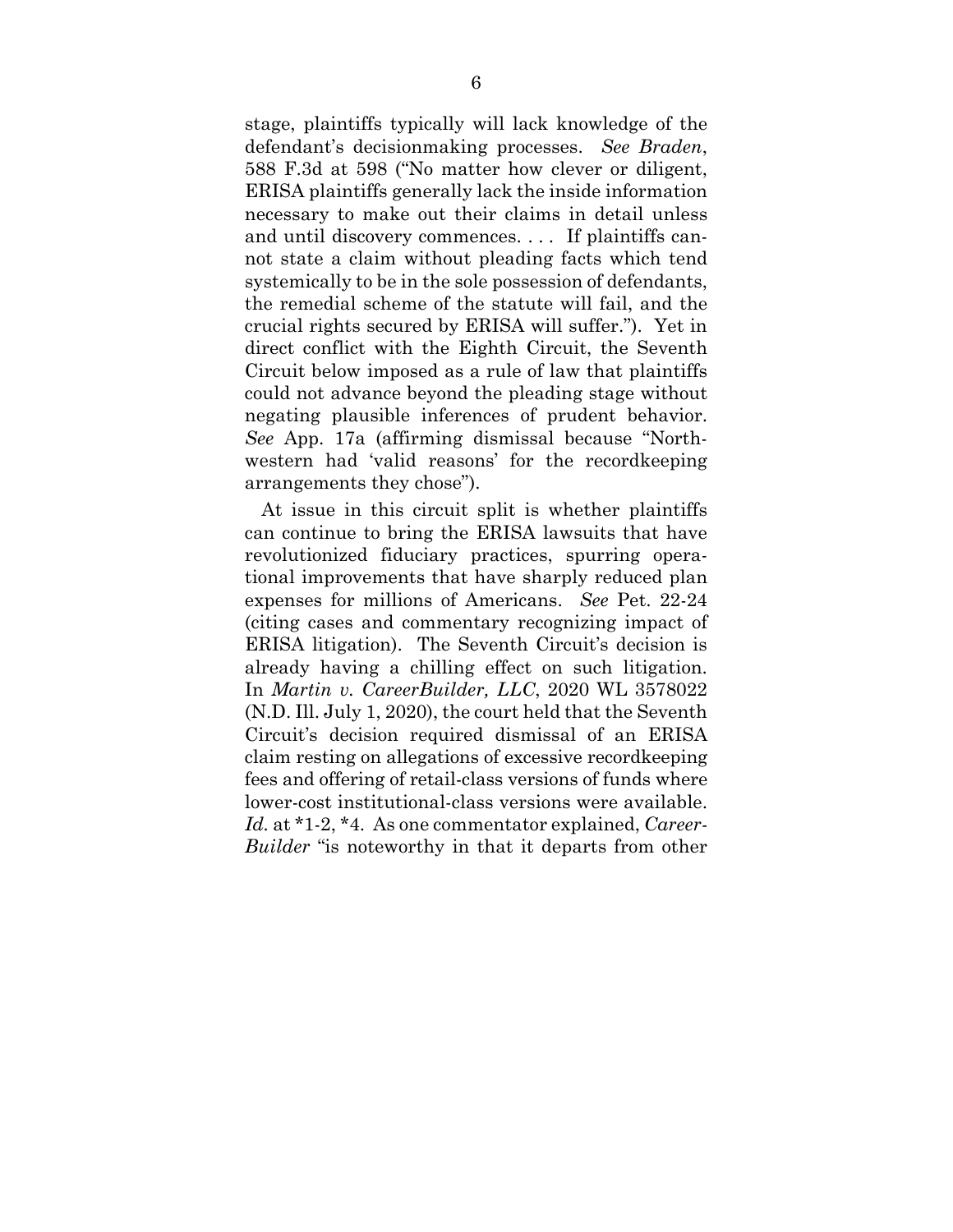courts that have permitted lawsuits to survive a motion to dismiss based on similar allegations."4

As one commentator who represents defendants in ERISA litigation rightly acknowledged, "the debate about the appropriate pleading standard in ERISA fiduciary breach cases rages on," and this "issue ... transcends the university cases." Catalina J. Vergara, *Back to School: Latest Developments in the University Cases*, ERISA Litig. Reporter (May 2020). "Whether in *Divane* or otherwise, the pleading question will need to be resolved at some point by the [Supreme] Court." *Id.* The Court should resolve the circuit split now.

#### **II. THE SEVENTH CIRCUIT ERRED**

The Seventh Circuit erred by dismissing the case when plaintiffs' allegations gave rise to the plausible inference that the Plans' excessive fees resulted from imprudent management. Respondents' defenses of the decision below only underscore that the decision hinged on inverting the applicable pleading standard by accepting respondents' inferences and disregarding petitioners' reasonable inferences.

For example, respondents argue (at 14, 25) that the Seventh Circuit properly held that respondents' choice of recordkeepers was justified because it allowed respondents to offer a specific annuity fund. Respondents argue (at 13-14) that, because such an inference could be derived "from [petitioners'] complaint," it was proper for the court to draw that inference in respondents' favor to dismiss the lawsuit. But petitioners alleged facts plausibly supporting the inference that

<sup>4</sup> Holland & Knight, *District Court Dismisses 401(k) Excessive Fee Lawsuit* (July 22, 2020), https://www.jdsupra.com/legalnews/district-court-dismisses-401-k-34675/.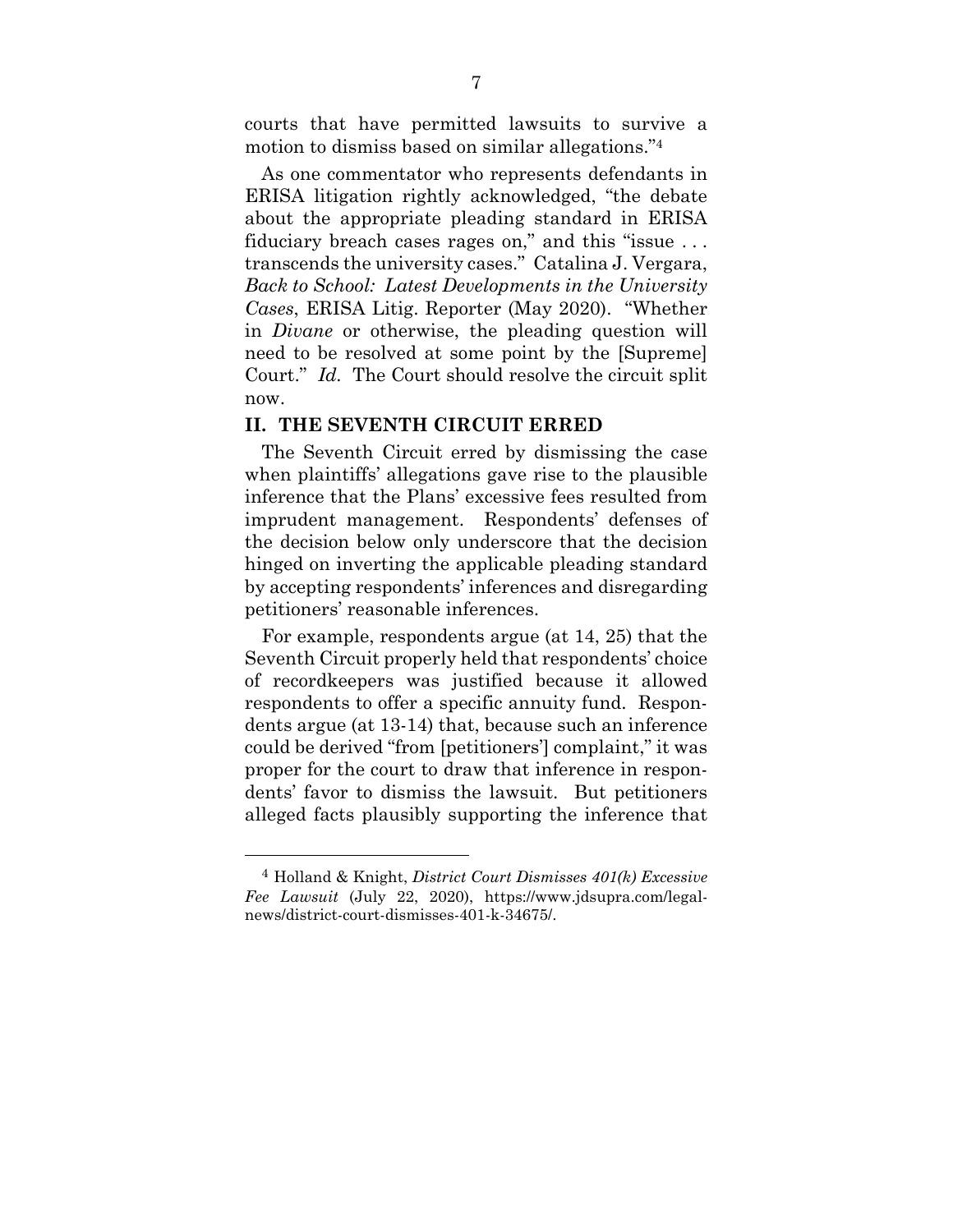the Plans paid excessive recordkeeping fees because of their imprudent failure to pursue strategies – such as competitive bidding, consolidation to a single recordkeeper, or negotiation of fee reductions – that other university plans had successfully employed to lower fees. C.A. App. 90-95, 111, 115-16 (¶¶ 93-97, 140-141, 151-152).5 While respondents note (at 13) that the Seventh Circuit recited the applicable pleading standard requiring the court to draw reasonable inferences in petitioners' favor, respondents applaud the Seventh Circuit for disregarding that standard.

Respondents' defense of the Seventh Circuit's dismissal of the excessive investment management fee claim likewise contravenes settled law. Respondents assert (at 26) that, because the Plans offered a fund with an expense ratio of 0.05%, any claim that other funds carried excessive expenses fails "as a matter of law." Under respondents' position, even their offering of 129 retail-class funds despite the availability of identical lower-cost institutional-class versions of the same funds cannot support a claim. *See* C.A. App. 116-30 ( $\P$  $\P$  155-165).<sup>6</sup> That position cannot be

<sup>5</sup> Accordingly, petitioners' allegation that respondents could have achieved lower recordkeeping fees is not "conclusory," as respondents claim (at 25), but supported by well-pleaded factual allegations.

 $6$  Respondents assert (at 17 n.1, 27) that petitioners did not assert a claim based on offering of retail-class shares. Not so. The First Amended Complaint contained 14 pages of allegations supporting this theory. C.A. App. 116-30 (¶¶ 155-165). Count V incorporated these allegations, asserted a claim for "[u]nreasonable [i]nvestment [m]anagement [f]ees," and further alleged: "The Plans' investment offerings included the use of mutual funds and variable annuities with retail expense ratios far in excess of other lower-cost options available to the Plans. These lower-cost options included lower-cost share class mutual funds with the identical investment manager and investments, lower-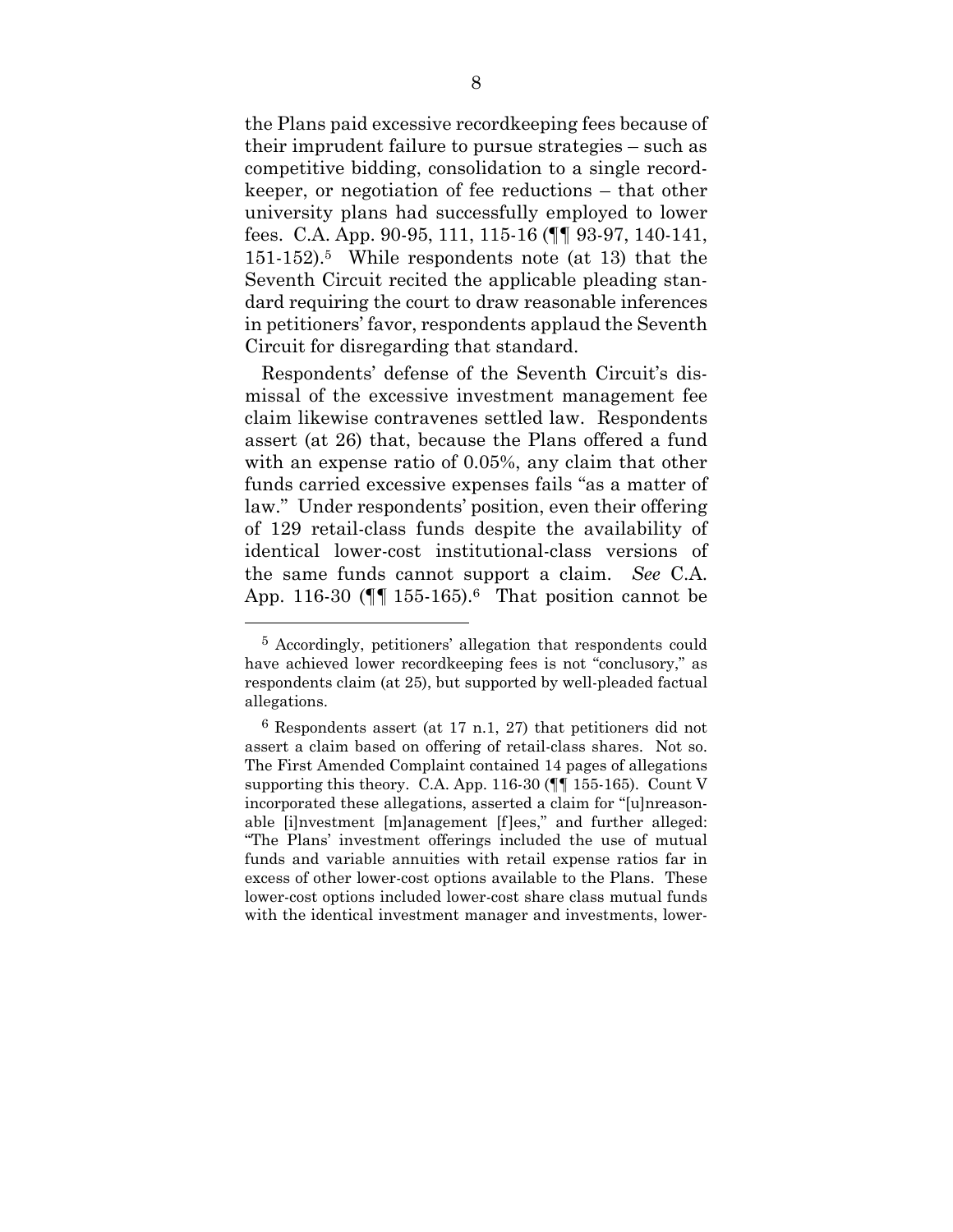squared with *Tibble v. Edison International*, 135 S. Ct. 1823 (2015), in which this Court held that a fiduciary "has a continuing duty to monitor trust investments and remove imprudent ones." *Id.* at 1828. Tellingly, respondents ignore this Court's *Tibble* opinion.

Respondents' attempt to justify the Seventh Circuit's ruling on the basis of pre-*Tibble* Seventh Circuit case law is unpersuasive. Respondents cite (at 27) two cases, *Hecker v. Deere & Co.*, 556 F.3d 575 (7th Cir. 2009), and *Loomis v. Exelon Corp.*, 658 F.3d 667 (7th Cir. 2011), as rejecting the argument that a plan "should have offered only wholesale or institutional funds, and zero retail funds." But petitioners did not argue that all retail-class funds are imprudent in all circumstances. Petitioners merely argued that, where respondents offered 129 retail-class versions of funds for which an institutional-class version was available that provided *the same investment at lower cost*, petitioners at least raised a plausible inference of imprudent behavior. To the extent *Hecker* and *Loomis* suggest otherwise, they did not survive this Court's holding in *Tibble* that a fiduciary is obligated to remove imprudent investments.

### **III. RESPONDENTS RAISE NO VEHICLE PROBLEMS THAT WOULD HINDER THIS COURT'S REVIEW**

This case squarely presents the legal question whether excessive-fee allegations are sufficient to state an ERISA claim. Given the similarity of the allegations here to those that survived in *Sweda* and *Davis*, this case presents the ideal vehicle to resolve the circuit split. Respondents' supposed vehicle problems are nonexistent or overblown.

cost insurance company variable annuities and insurance company pooled separate accounts." *Id.* at 181-83 (¶¶ 260, 266).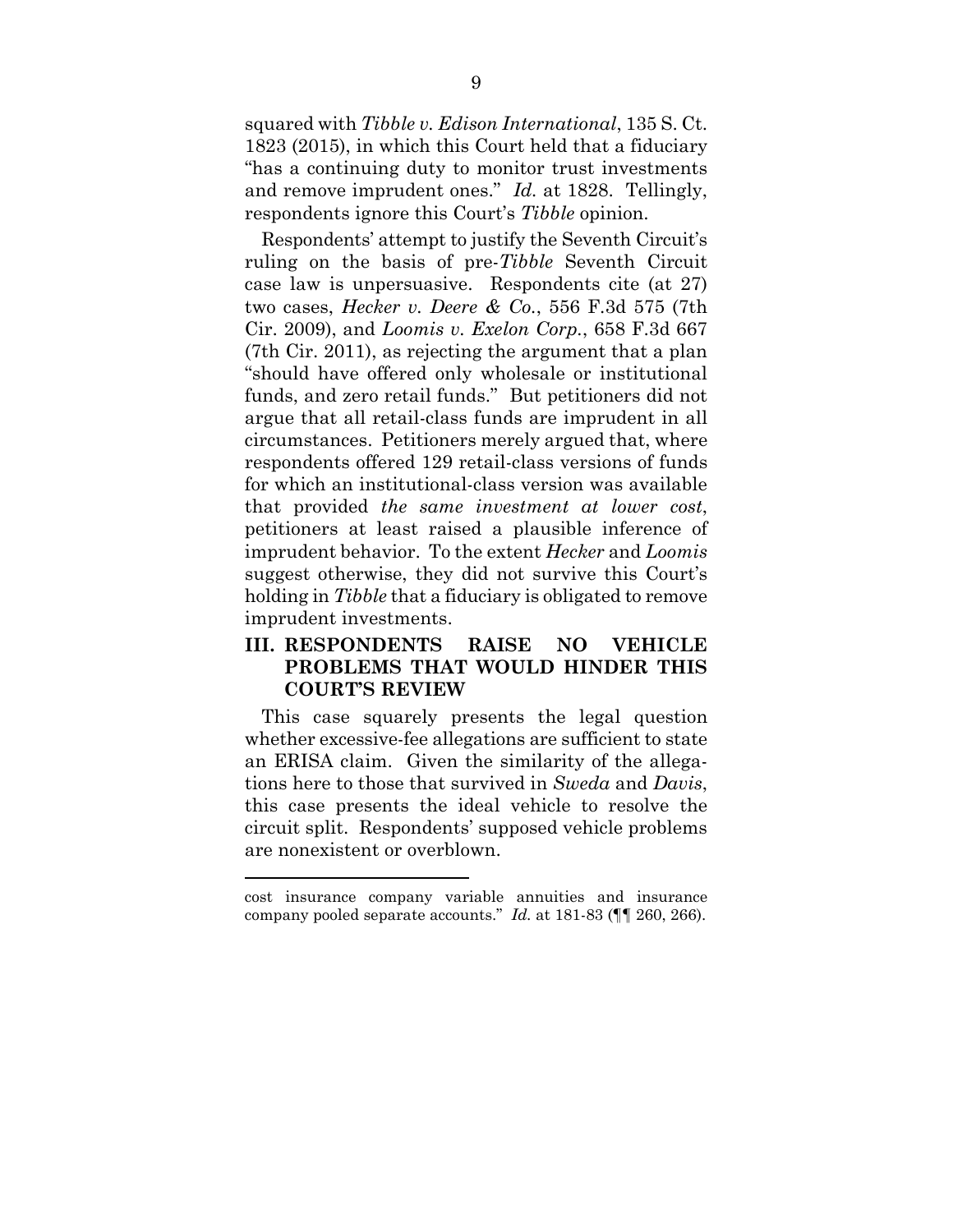*First*, respondents' assertion (at 30) that lower courts are unaware of a conflict does not justify denial of certiorari. Commentators have widely acknowledged the split, *see supra* pp. 3-4 & nn.2-3, 7 & n.4; Pet. 16- 18, and *CareerBuilder* specifically noted disagreement between the circuits on excessive investment management fee claims, 2020 WL 3578022, at \*5 n.8.

*Second*, for the reasons described above, *see supra* pp. 5-7, the decision is not "painfully narrow and factbound." BIO 30. Moreover, because many fiduciaries engage in similar practices, the same fact patterns recur frequently in the dozens of ERISA excessive-fee lawsuits filed each year. Respondents fail to acknowledge petitioners' lengthy string-cites of other recent cases addressing excessive recordkeeping fees and imprudent offering of retail-share classes. Pet. 14-16 & nn.9-10.

*Third*, denial of certiorari in *Sweda* does not support denial here. Since that denial, the *Davis* decision deepened the circuit split. Moreover, because *Sweda* reversed a dismissal in relevant part, the Court would have taken the case in an interlocutory posture, a concern absent here given the Seventh Circuit's final judgment. Whatever motivated the Court's denial in *Sweda*, this case presents a far more compelling candidate for review.

*Fourth*, respondents' suggestion (at 31) that "petitioners tacitly acknowledged the shortcomings of the operative complaint" is baseless. The 141-page First Amended Complaint is extraordinarily thorough. It situates respondents' practices within the broader context of fiduciary management, *see* C.A. App. 66-82 (¶¶ 41-79); quantitatively measures the impact of respondents' practices, *id.* at 85-86, 113-15, 118-29 (¶¶ 84, 145-150, 161); describes specific alternative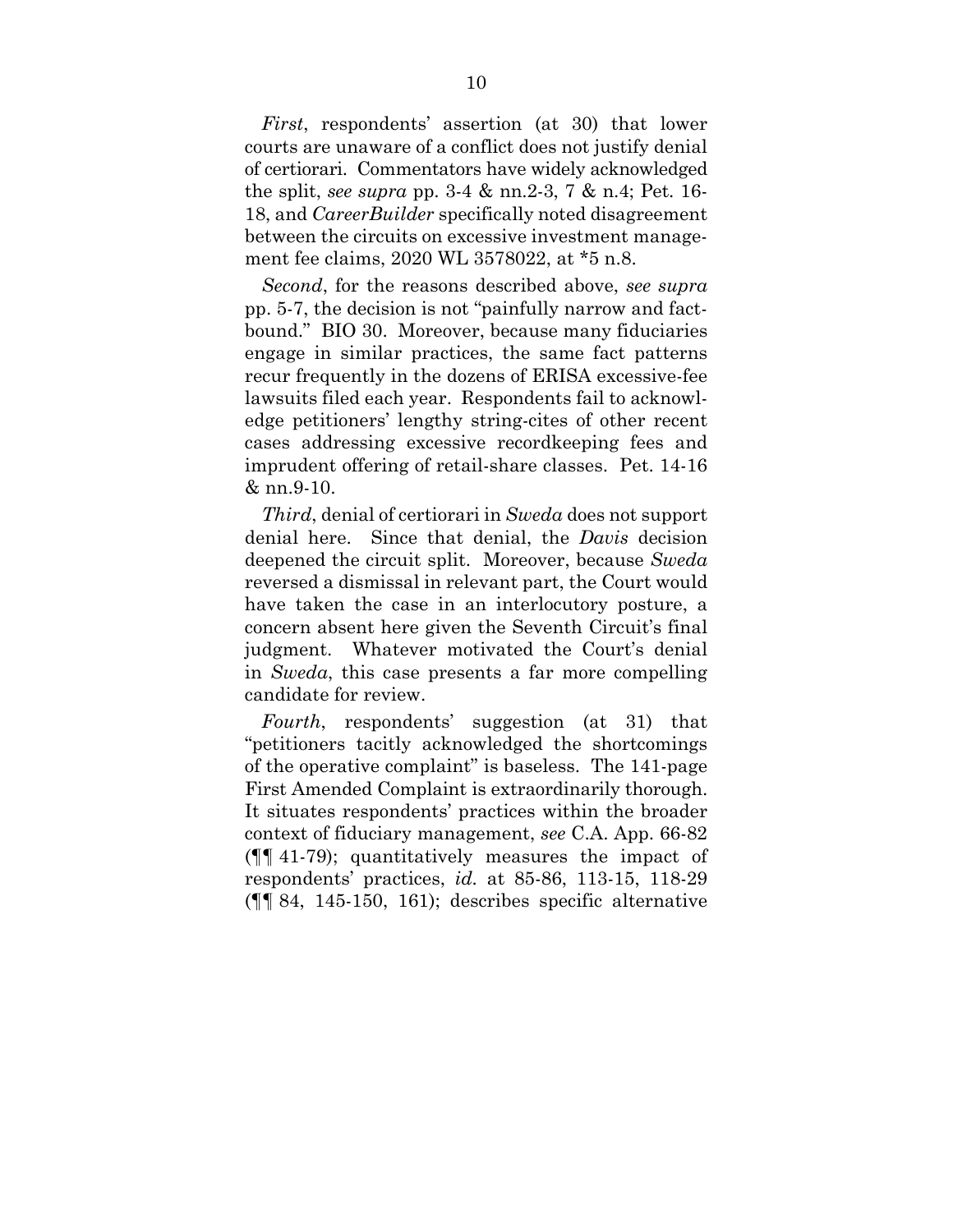actions respondents could have taken to lower fees, *id.* at 90-95 ( $\P$ ] 93-97); and cites numerous experts in the field to demonstrate the imprudence of respondents' behavior, *id.* at 95-100 (¶¶ 98-108). If the First Amended Complaint is insufficient, virtually no complaint ever will be sufficient. Petitioners merely noted, in passing, that the proposed Second Amended Complaint, which incorporates information learned in discovery, contains even more factual detail supporting petitioners' claims. *See* Pet. 20 n.15. That petitioners substantiated their claims in discovery only underscores that the Seventh Circuit erred in holding that petitioners' claims were implausible.

*Finally*, the fact that respondents made changes to their plans in October 2016 – two months after petitioners filed their initial complaint – underscores the importance of review. As respondents' conduct demonstrates, ERISA litigation spurs fiduciaries to make changes to attempt to improve plan administration. Yet by erecting procedural barriers to asserting such claims, the Seventh Circuit's decision will remove incentives for plan fiduciaries to improve their practices. In any event, petitioners allege that respondents' practices remained imprudent in many respects, even after the 2016 changes. *See*, *e.g.*, C.A. App. 129 (¶ 163).

#### **CONCLUSION**

The petition for a writ of certiorari should be granted.